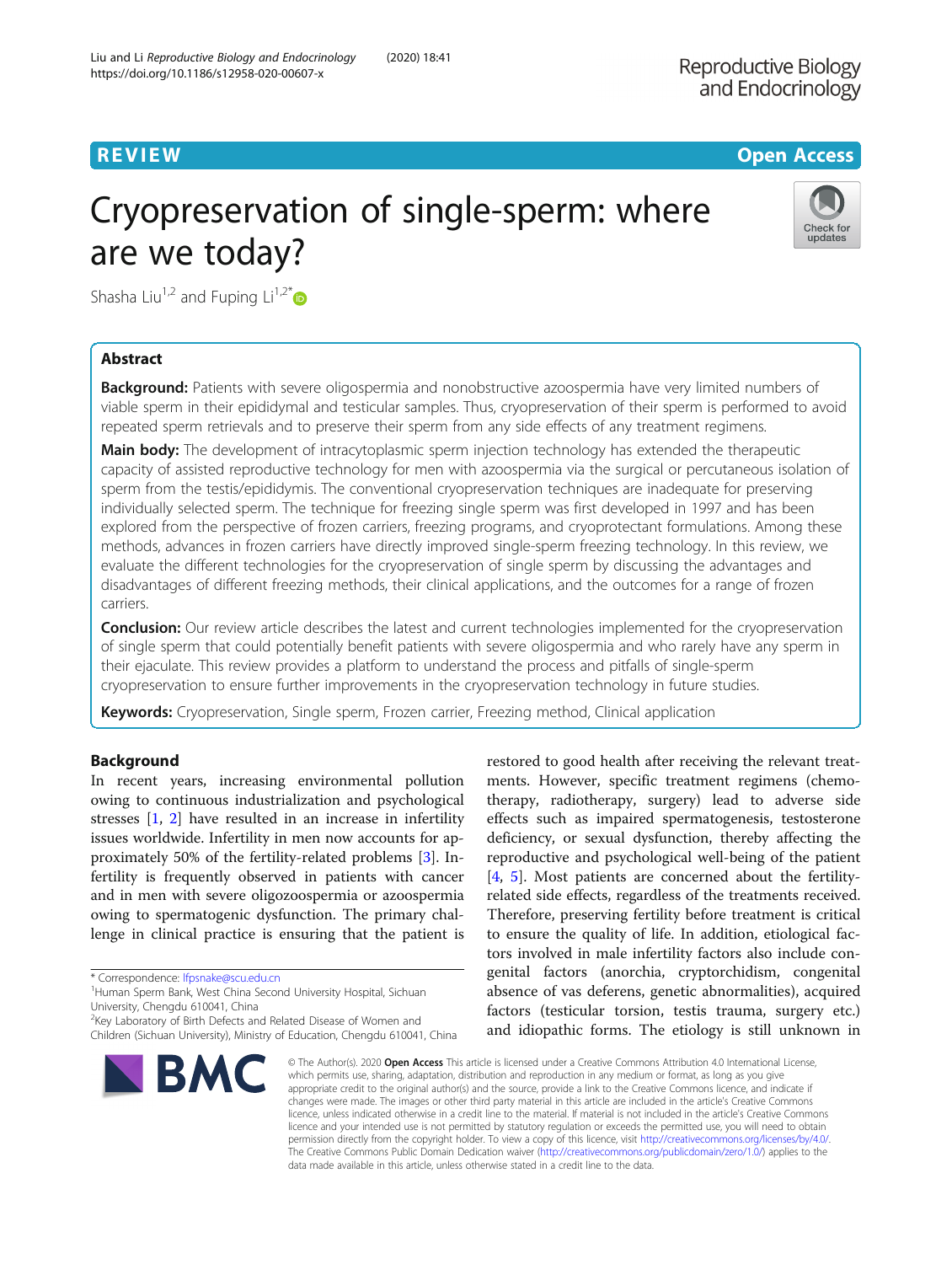Sperm banking was initially used for the cryopreservation of sperm [[7\]](#page-10-0) and was first developed to facilitate pregnancy in the 1950s [[8\]](#page-10-0). Cryopreservation technologies are integral for managing male-factor infertility. Sperm donors are properly screened and quarantined before semen cryopreservation to eliminate the risk of transmission of HIV, hepatitis B and C, syphilis, and bacterial infections to the recipient. Advancements in intracytoplasmic sperm injection (ICSI) technology provide the opportunity to overcome fertility issues in patients with azoospermia (when the semen is devoid of sperm) and severe oligozoospermia. The ability to cryopreserve small numbers of spermatozoa in males afflicted with nonobstructive azoospermia using testicular sperm extraction (TESE) avoids the requirement for repeated surgery and promotes the preservation of fertility [\[9](#page-10-0)–[13\]](#page-10-0). Conventional sperm preservation techniques can result in sperm loss owing to sperm adherence to the carrier vessel, harsh centrifugation, and washing procedures [[14\]](#page-10-0). Thus, the conventional technique is particularly problematic in cases in which sperm numbers are low [[15\]](#page-10-0).

In 1997, Cohen et al. were the first to describe a novel cryopreservation technique for individual sperms using an empty zona pellucida  $(ZP)$  [\[16](#page-10-0)], thereby providing a theoretical and technical foundation for subsequent techniques. They introduced the concept of singlesperm freezing. Since then, a multitude of cryopreservation techniques have been developed to improve sperm counts. In this article, we review the single-sperm cryopreservation methods practiced in the last 20 years (Table [1\)](#page-2-0), including the types of frozen carriers (Table [2](#page-3-0)), spermatozoa from different sources, prefreezing treatments, freezing procedures, resuscitation after freezing, and clinical applications. We performed an in-depth analysis of the advantages and disadvantages of these techniques to provide the theoretical basis for improving the single-sperm freezing technology in the future.

#### Single-sperm cryopreservation within the empty ZP

Repeated TESE is both costly and invasive, and it can frequently have adverse effects on the testis, including deterioration of spermatogenesis, inflammation, irreversible atrophy, and partial testicular devascularization [\[12](#page-10-0)]. Repetition of these procedures can be avoided through the cryopreservation of spermatozoa. Although studies [[44,](#page-11-0) [45\]](#page-11-0) have reported sperm survival and the births of live offspring following the cryopreservation of epididymal and testicular sperm, conventional sperm freezing techniques result in low viability  $[46]$  $[46]$ . Therefore, it is crucial to develop new sperm freezing methods. The loss of spermatozoa through conventional addition and removal of cryoprotectants in relatively large volumes of media can be circumvented by the insertion of the spermatozoon into an enclosed porous capsule that can be correctly visualized and handled microscopically prior to and after cryopreservation. The chosen vehicle for such a purpose is the ZP that can be used following the removal of its cellular material. The cytoplasmic components in the oocyte ZP were removed, and individual sperm was injected into the empty ZP using an ICSI needle and loaded onto a frozen straw for cryopreservation (Fig. [1a](#page-3-0)). After thawing, the recovery and fertilization rates were 73% and 50%, respectively. Spermatozoa recovered from human zonae fertilized the same proportion of oocytes as fresh fertile control spermatozoa. The fertilization rate in human zonae was marginally lower  $(P < 0.05)$  than that for spermatozoa frozen in animal zonae [\[16](#page-10-0)]. Over the next 6 years, frozen vectors from the empty ZP of human, mice, hamsters, and golden hamsters were used [\[16](#page-10-0)–[23,](#page-10-0) [47,](#page-11-0) [48](#page-11-0)]. There was no statistical difference in freezing and thawing results of human and mouse ZP as carriers [[20,](#page-10-0) [47](#page-11-0)]. In 1998, Walmsley et al. [\[17\]](#page-10-0) reported the first cases of live births after ICSI procedures by using empty ZP frozen testicular sperm.

The empty ZP is larger than the sperm, and it forms a transparent matrix that is easy to observe and manipulate through microscopy. However, inevitable shortcomings limited their development and ZP was replaced later with non-biological carriers. The empty ZP of animals acts as a biological carrier, but it has limited availability and bioethical issues. New FDA and European Tissue Directive regulations regarding the exposure of human gametes and embryos to animal products make the use of rodent zonae less feasible. Furthermore, human zonae availability is also very restricted. To use an empty ZP as a frozen carrier, a hole is punched in the ZP using a laser. However, drilling small holes can increase the risk of leaving some host DNA fragments behind. The transfer of foreign DNA using sperm as vectors during ICSI has been reported previously [\[49,](#page-11-0) [50\]](#page-11-0). On the other hand, drilling larger holes can lead to the risk of sperm loss. Furthermore, attempts to seal the hole using oil droplets has limited effectiveness and interferes with sperm recovery post-thaw [[18,](#page-10-0) [23](#page-10-0)]. Sperm and ZP3 binding on the human ZP also induces acrosome reactions, thereby frequently affecting sperm quality  $[16]$ .

# Single-sperm cryopreservation within the Volvox globator sphere

The *Volvox globator* is an alternative in countries that prohibit the destructive use of oocytes, even after fertilization has failed. In 2004, Just et al. [\[24\]](#page-10-0) used the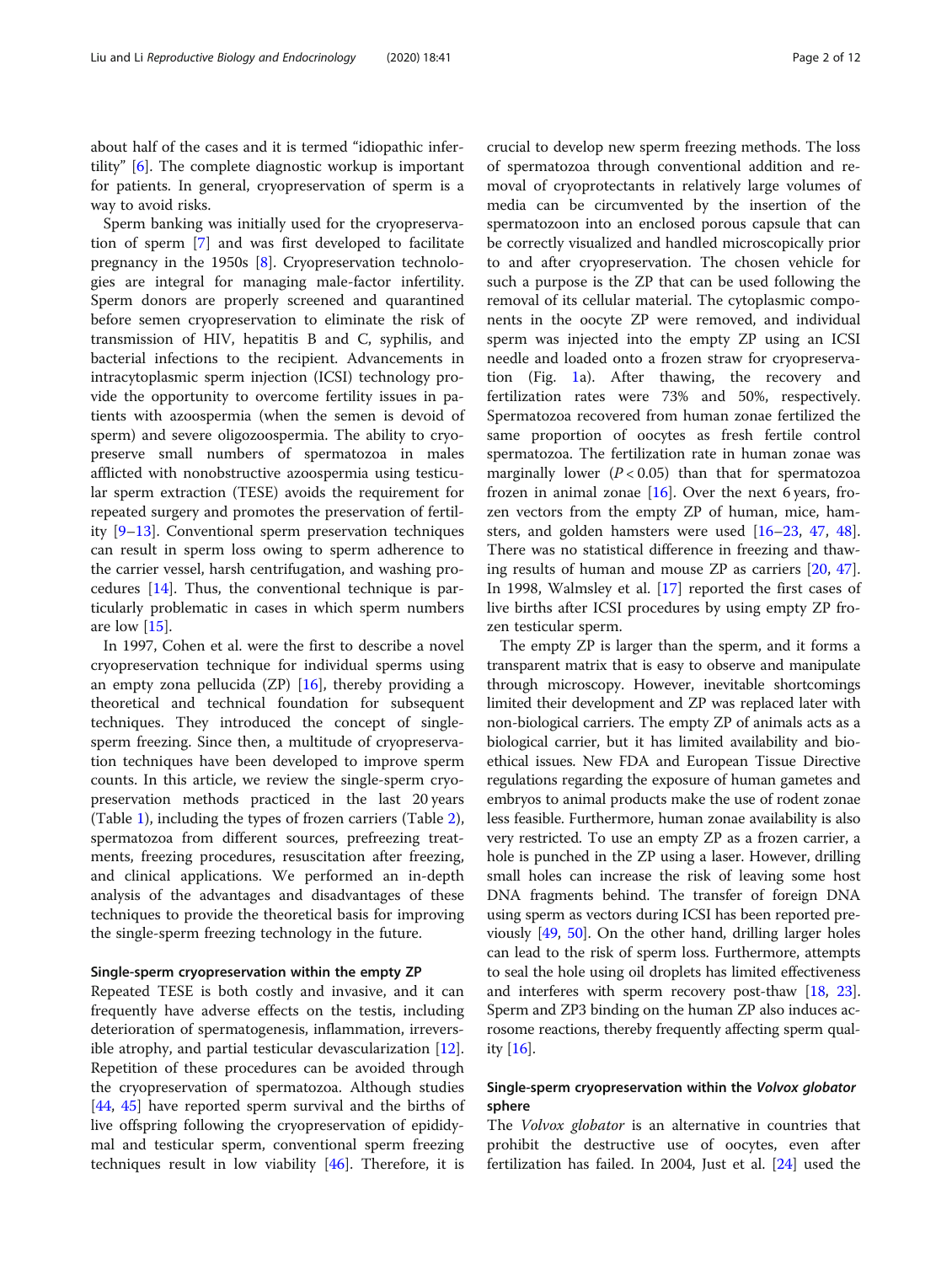<span id="page-2-0"></span>

|  |  | Table 1 Single-sperm cryopreservation methods |  |
|--|--|-----------------------------------------------|--|
|--|--|-----------------------------------------------|--|

| Carrier                                                | Year | Sperm origin                      | Recovery<br>rate | Motility<br>rate | Survival<br>rate | Fertilization<br>rate |
|--------------------------------------------------------|------|-----------------------------------|------------------|------------------|------------------|-----------------------|
| Human, mouse and hamster zonae [16]                    | 1997 | Ejaculate                         | 73%              | 82%              | <b>NA</b>        | 50%                   |
| Human and hamster zonae [17]                           | 1998 | Ejaculate, testicular             | ≥75%             | 67-100%          | <b>NA</b>        | 65%                   |
| Human zona [18]                                        | 1999 | Ejaculate                         | 92%              | <b>NA</b>        | 84%              | <b>NA</b>             |
| Human zonae [19]                                       | 2000 | Testicular                        | 88%              | 27%              | <b>NA</b>        | 23%                   |
| Human and mouse zonae [20]                             | 2000 | Ejaculate, epidydimal, testicular | 82%              | 83%              | <b>NA</b>        | NA                    |
| Mouse zonae [21]                                       | 2000 | Testicular                        | 100%             | 58%              | 77%              | <b>NA</b>             |
| Human zona pellucida [22]                              | 2001 | Epidydimal                        | ΝA               | ΝA               | <b>NA</b>        | 57%                   |
| Human zona [23]                                        | 2003 | Ejaculate                         | 59%              | 73%              | <b>NA</b>        | <b>NA</b>             |
| Volvox globator algae [24]                             | 2004 | Ejaculate                         | 100%             | ≥63%             | <b>NA</b>        | <b>ΝΑ</b>             |
| Alginic acid drops [25]                                | 2006 | Ejaculate                         | ΝA               | 20-30%           | 40-50%           | <b>NA</b>             |
| Agarose gel microspheres [26]                          | 2007 | Ejaculate                         | 98%              | 78%              | 81%              | ΝA                    |
| Hollow-core agarose capsules [27]                      | 2015 | Ejaculate                         | 94%              | 84%              | 95%              | ΝA                    |
| Hollow hyaluronan-phenolic hydroxyl microcapsules [28] | 2016 | Ejaculate                         | 95%              | 14%              | <b>NA</b>        | <b>NA</b>             |
| Cryoloops [29]                                         | 2003 | Ejaculate                         | ΝA               | 45%              | <b>NA</b>        | NA                    |
| Cryoloops [30]                                         | 2004 | Ejaculate                         | 68%              | 73%              | <b>NA</b>        | 67%                   |
| Cryoloop [31]                                          | 2004 | Epidydimal, testicular            | 72%              | <b>NA</b>        | <b>NA</b>        | 58%                   |
| Droplets on plastic dish [32]                          | 2000 | NA.                               | 90-100%          | <b>NA</b>        | <b>NA</b>        | NA                    |
| 0.5ul microdrop in a plastic dish [33]                 | 2003 | Ejaculate                         | 100%             | < 50%            | <b>NA</b>        | <b>NA</b>             |
| 5ul microdrop in a plastic dish [34]                   | 2008 | Testicular                        | 100%             | 2%               | <b>NA</b>        | 18%                   |
| Cell Sleeper [35]                                      | 2012 | Testicular                        | 83%              | <b>NA</b>        | ΝA               | 83%                   |
| Cell Sleeper [36]                                      | 2012 | Ejaculate                         | 100%             | 28%              | 58%              | NA.                   |
| Cell Sleeper [37]                                      | 2016 | Testicular                        | 94%              | 56%              | <b>NA</b>        | 66%                   |
| Cryotop <sup>[35]</sup>                                | 2012 | Ejaculate, testicular             | 96%              | NA.              | ΝA               | 64%                   |
| Cryotop <sup>[36]</sup>                                | 2012 | Ejaculate                         | 100%             | 44%              | 78%              | <b>NA</b>             |
| Cryotop <sup>[38]</sup>                                | 2011 | Ejaculate, testicular             | 93%              | 43%              | <b>NA</b>        | <b>NA</b>             |
| Cryoleaf [39]                                          | 2011 | Ejaculate, epididymal             | 99%              | 66%              | <b>NA</b>        | 61%                   |
| Cryopiece [40]                                         | 2017 | Ejaculate, testicular             | 83%              | 48%              | <b>NA</b>        | 73%                   |
| Closed slice [41]                                      | 2015 | Ejaculate                         | 94%              | 41%              | 70%              | <b>NA</b>             |
| Closed slice [42]                                      | 2017 | Testicular                        | 92%              | 17%              | 66%              | 56%                   |
| The novel sperm vitrification device [43]              | 2018 | Ejaculate                         | 96%              | 33%              | <b>NA</b>        | 59%                   |

Volvox globator as a single-sperm cryopreservation ve-hicle (Fig. [1](#page-3-0)b). Spherical colonies (diameter 0.5–1.0 mm) contain 1500–20,000 peripheral cells. Considering its size and green color, the *Volvox globator* is easy to identify and operate. Eight sperm were frozen in each algae ball, and three Volvox spheres were placed in a frozen straw at 4 °C for 10 min. The straws were frozen on liquid nitrogen  $(LN_2)$  vapor for 10 min before submerging in  $LN_2$ . The spermatozoa recovery rate was 100%, and motility rate was at least 60% after thawing. The use of the spherical algae Volvox globator offered a promising approach to the cryopreservation of functional motile sperm. A drawback of the Volvox sphere was the transfer of genetic material from the algae to the egg cells, which requires further investigation. Moreover, the new FDA and European Tissue Directive regulations consider the use of algae (non-human tissue) to store human sperm unacceptable in a clinical setting.

# Single-sperm cryopreservation within non-biological carriers such as empty ZP

Sperm injection into an empty ZP is easier for technicians because the procedure is similar to that of ICSI [[15\]](#page-10-0). However, concerns remain regarding the use of ZP, including bacterial and virus contaminants from animals. To overcome these challenges, hollow capsules similar to empty ZP have been fabricated to freeze small numbers of sperms.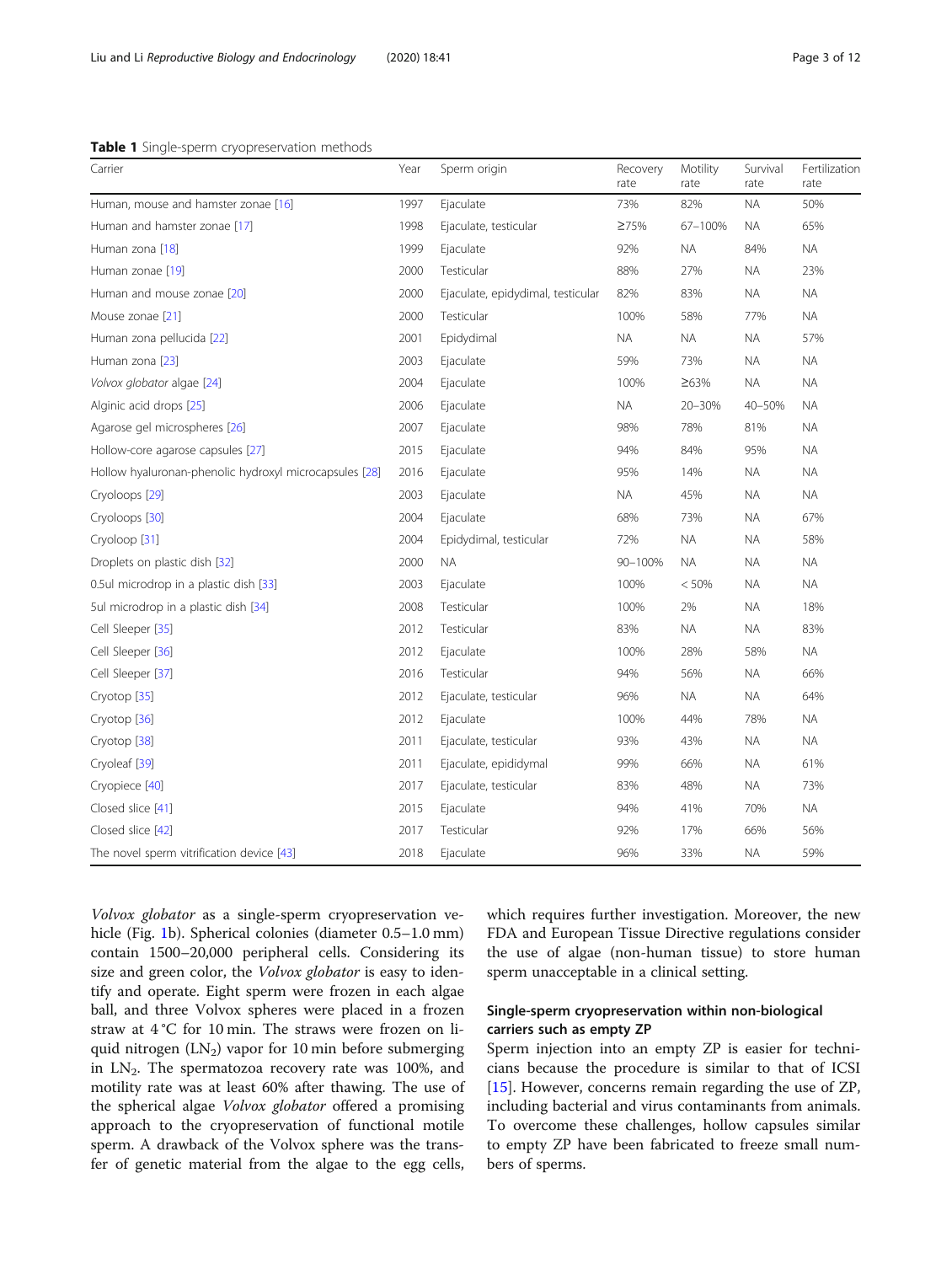The empty capsule of a non-biological carrier is similar to empty ZP obtained from an animal. In 2006, Herrler et al. [[25](#page-10-0)] developed a method of freezing small amounts of spermatozoa in polymerized alginic acid drops. Alginic acid is a chemically inert mixture of two sugars, namely, β-D-mannuronic and α-L-guluronic acid. Alginate capsules containing sperm were placed in cryoprotective agent (CPA) and frozen in straws using a programmable freezer. On thawing, alginate beads were dissolved in a sodium citrate solution. Alginate is a nontoxic polysaccharide, and polymerized alginic acid beads have been successfully used for the cryopreservation of hepatocytes  $[51]$  $[51]$  and stem cells  $[52]$  $[52]$ . The advantages of using alginate as a single-sperm freezing carrier are its gel liquid properties and its chemical inertness. Cryopreservation of human sperm by this protocol resulted in a decreased motility of about 20% compared with standard protocols. This was most likely caused by the alginic acid covering the surface of the sperm [\[25](#page-10-0)].

other shortcomings, the developments in this technology are slow, thereby limiting its clinical application.

#### Hollow-core agarose capsules

In the last decade, the use of empty capsules for singlesperm freezing has developed slowly. In 2007, Isaev et al. [[26\]](#page-10-0) used empty agarose microspheres (100-μm diameter) as a non-biological analog to ZP. One to ten spermatozoa were added into each agarose microsphere and placed in CPA solution for 5 min. One to five agarose microspheres were put into a 250 μL plastic straw. The straws were exposed to  $LN_2$  vapor for 10 min and then plunged into the  $LN_2$ . After thawing, the sperm recovery rate was 98%, and 78% of recovered spermatozoa were motile. The supravital rate was 81%. In 2015, Araki et al. [[27\]](#page-10-0) designed hollow-core agarose capsules of size comparable with the mammalian oocytes (Fig. [2a](#page-4-0)), which were effective cryopreservation methods for individual sperm. Agarose gels had a mesh structure  $[53]$  $[53]$  with the advantage of being able to adjust the volume of solution on the sheet for ease-of-operation. Each agarose gel was

<span id="page-3-0"></span>

| $\sim$ $\sim$                       | $\sim$ $\sim$                                     |
|-------------------------------------|---------------------------------------------------|
| Biological                          | Non-biological                                    |
| Zona pellucida of different species | Polymerized alginic acid capsules                 |
| Volvox globator algae               | Hollow-core agarose capsules                      |
|                                     | Hollow hyaluronan-phenolic hydroxyl microcapsules |
|                                     | Cryoloops                                         |
|                                     | Culture dish                                      |
|                                     | Cell Sleeper                                      |
|                                     | Cryotop                                           |
|                                     | Cryoleaf                                          |
|                                     | Cryopiece                                         |
|                                     | Closed slice                                      |
|                                     | The novel sperm vitrification device              |

### Polymerized alginic acid capsules

a

Owing to the complexity of the entire operation and



 $\mathbf b$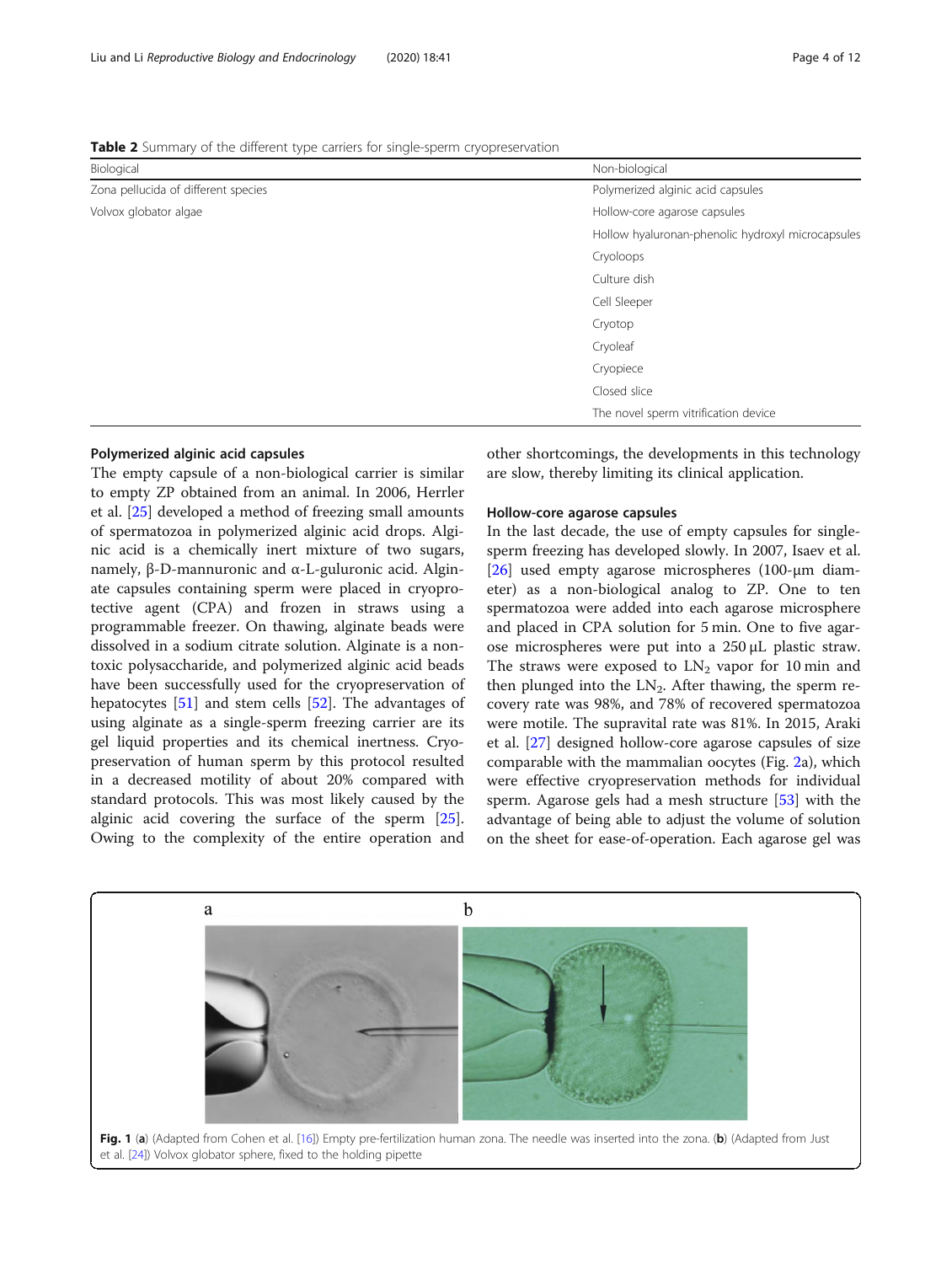<span id="page-4-0"></span>

loaded with one sperm and placed onto the mesh or polycarbonate sheets containing 0.25 to 0.5 μL cryoprotectant solution. They were frozen in  $LN_2$  vapor for 10–  $30 s$  and then immersed into  $LN<sub>2</sub>$ . Sperm resuscitation was performed in mineral oil at 37 °C. The recovery and survival rates of the sperm exceeded 90%, with activity rate of ≥80%. Spermatozoa were identified over a short time frame (10 s) after thawing, and they remained in the capsule. Agarose gel materials exhibit low toxicity, and therefore permit the culture of mammalian cells [[54\]](#page-11-0). The hollow-core agarose capsules are relatively new and require further trials and investigations. More sperm function testing data will be needed to assess a potential carrier for clinical application.

#### Hollow hyaluronan-phenolic hydroxyl microcapsules

In 2016, Tomita et al. [[28\]](#page-10-0) showed that hollow hyaluronan -phenolic hydroxyl (HA-Ph) microcapsules could be used for the cryopreservation of small numbers of sperms with no adverse effects on sperm quality (Fig. 2b). Three sperm were injected into a hollow HA microcapsule using a micromanipulator. Capsules were placed into Cryotop devices containing 1 μL of cryoprotectant. Cryotop devices were placed at 4.5 cm above the  $LN_2$  vapor for 2 min and plunged into  $LN<sub>2</sub>$ . After thawing, all frozen microcapsules were recovered, and most of the sperm were recovered in hyaluronidase-decomposing HA-Ph gels after only 2.5 min. The sperm recovery rate was 95%, which was higher than that of the empty ZP carrier. The proportion of active sperm was 14% after the resuscitation. The study showed that hollow HA-Ph microcapsules with diameter differences of several tens of micrometers do not influence sperm motility after freeze-thawing [[28\]](#page-10-0). Hyaluronidase does not influence sperm motility. The recovery rates of motile sperm were relatively low owing to the freezing of the aggregated gelatin, thereby causing damage to the sperm plasma membranes [\[15\]](#page-10-0). Recovering spermatozoa through degradation of the capsules is favorable because it prevents physical damage to the nuclear structure.

HA-Hp microcapsules represent non-biological carriers, no ethical problems exist. However, knowledge of the clinical outcomes of this procedure is lacking, and further studies in this area are required.

# Single-sperm cryopreservation within non-biological carriers (vitrification devices)

In the past 20 years, the rapid development of the microdrop single-sperm freezing methods has led to the design and invention of various carriers. The use of suitable cryoprotectants (Table [3\)](#page-5-0) can achieve better freezing effect. It is beneficial to clinical use.

#### Cryoloops

Cryopreservation of individual spermatozoa is a challenging task. Owing to the shortcomings of the empty ZP method, an effective non-labor intensive methodology was developed for the cryopreservation of individual spermatozoa. Using an open cryoloop enclosed in a vial could be an alternative option (Fig. [3](#page-6-0)a). Cryoloops have been employed with success for oocyte and embryo vitrification procedures [\[56](#page-11-0)–[59\]](#page-11-0), and Schuster et al. [[29](#page-10-0)] used cryoloops for the cryopreservation of small aliquots of spermatozoa. In this method, spermatozoa were submerged in experimental test yolk buffer supplemented with 12% v/v glycerol, followed by freezing in  $LN_2$  vapor for 5 min and snap freezing in  $LN_2$ . Cryoloop-mediated "ultra-rapid freezing" of the oligo sperm is both simple and fast, and in this study, it resulted in 45% motility rate [\[29\]](#page-10-0). Moreover, successful vitrification of human spermatozoa has been achieved on cryoloops in the absence of cryoprotectants  $[14, 55]$  $[14, 55]$  $[14, 55]$  $[14, 55]$  and this technique can be easily implemented. The post-thaw viability has been reported to be 52%, and sperm function was retained [[14\]](#page-10-0). The DNA integrity and motility of the vitrified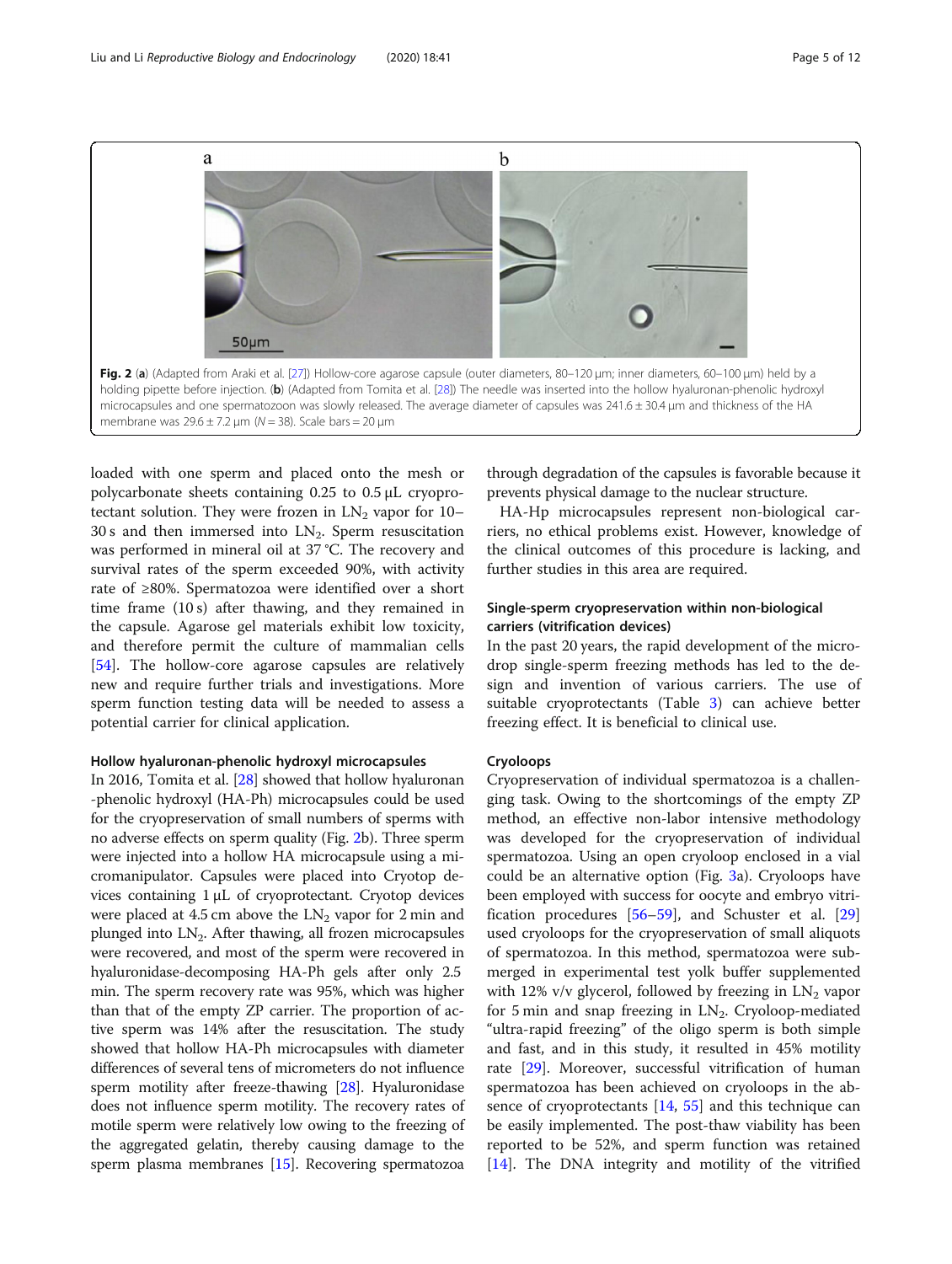| Non-biological carriers<br>(Vitrification devices) | Cryoprotectants                                                                                                                                                                                                                                                                                                                                                                                                                                                                                                                                                                                                                     |  |  |
|----------------------------------------------------|-------------------------------------------------------------------------------------------------------------------------------------------------------------------------------------------------------------------------------------------------------------------------------------------------------------------------------------------------------------------------------------------------------------------------------------------------------------------------------------------------------------------------------------------------------------------------------------------------------------------------------------|--|--|
| Cryoloops                                          | Test yolk buffer (TYB) with 12% v/v glycerol (Irvine Scientific, USA) [29].<br>With or without glycerol. Test-egg yolk-glycerol (TEYG) freezing medium (Scandinavian IVF Science, Gothenburg,<br>Sweden) (glycerol concentration 12%); Standard medium (no cryoprotectant) [55].<br>A 50:50 mixture of HTF-HEPES with 6% plasmanate and the TYB-glycerol (Irvine Scientific, USA) cryoprotectant<br>[30]<br>A 50:50 mixture of TYB-glycerol (Irvine Scientific, USA) and m-HTF medium supplemented with 6% Plasmanate<br>$[31]$ .                                                                                                   |  |  |
| Culture dish                                       | A 50:50 mixture of IVF-20 medium (JCD, France) and sperm freezing medium (Medicult, Denmark) [33].<br>Sperm freezing medium (Medicult, Denmark) [34].                                                                                                                                                                                                                                                                                                                                                                                                                                                                               |  |  |
| Cell Sleeper                                       | A mixture of 0.7 mL SpermFreeze (FertiPro, Belguim) and 1.0 mL HFF99 (Fuso Pharmaceutical Industries, Japan)<br>containing 20% serum substitute supplement (SSS) (Irvine Scientific, USA) [35].<br>SpermFreeze (FertiPro, Belgium) containing 20% SSS (Irvine Scientific, USA) [36].<br>A 50:50 mixture of SpermFreeze solution (Vitrolife, Goteborg, Sweden) and human serum albumin (HSA)<br>supplemented (10 mg m $^{-1}$ , by manufacturer) Sydney IVF Gamete Buffer (Cook Medical) [37].                                                                                                                                       |  |  |
| Cryotop                                            | A mixture of 0.7 mL SpermFreeze (FertiPro, Belguim) and 1.0 mL HFF99 (Fuso Pharmaceutical Industries, Japan)<br>containing 20% SSS (Irvine Scientific, USA) [35].<br>With or without glycerol. Two different cryoprotectants, sucrose (Sigma, USA) and SpermFreeze (FertiPro, Belguim)<br>were tested. SpermFreeze includes both glycerol and sucrose. The sucrose-based freezing medium was 0.1 M<br>sucrose in HFF99 (Fuso Pharmaceutical Industries, Japan) containing 20% SSS (Irvine Scientific, USA). SpermFreeze-<br>based freezing medium was a mixture of SpermFreeze (0.7 mL) and HFF99 (1.0 mL) containing 20% SSS [38]. |  |  |
| Cryoleaf                                           | 12% (v/v) glycerol and 20% (v/v) egg yolk in 0.1 M citrate buffer (PH = 7.2) [39].                                                                                                                                                                                                                                                                                                                                                                                                                                                                                                                                                  |  |  |
| Cryopiece                                          | Freezing medium used [40].                                                                                                                                                                                                                                                                                                                                                                                                                                                                                                                                                                                                          |  |  |
| Closed slice                                       | With or without cryoprotectant. A 50:50 mixture of commercial sperm cryoprotectant (Quinn's Advantage SAGE,<br>USA) and HEPES buffer with 10% HSA. The without cryoprotectant group used HEPES buffer with 10% HSA [41].<br>HEPES buffer with 10% HSA [42].                                                                                                                                                                                                                                                                                                                                                                         |  |  |
| The novel sperm vitrification<br>device            | A 50:50 mixture of Quinn's Advantage Sperm Freezing Medium (SAGE, USA) and Quinn's Sperm Washing Medium<br>$[43]$                                                                                                                                                                                                                                                                                                                                                                                                                                                                                                                   |  |  |

<span id="page-5-0"></span>Table 3 Summary of non-biological carriers (vitrification devices) and cryoprotectants

spermatozoa frozen on cryoloops were shown to be comparable with that observed for conventionally frozen spermatozoa [\[55\]](#page-11-0). To our knowledge, no pregnancies have been reported using vitrified/warmed sperm.

In 2004, Desai et al. [[30](#page-10-0), [31](#page-11-0)] proposed a novel cryoloop method as an alternative to hamster zona for freezing individual sperm. In this study, the authors developed a nylon cryoloop to cryopreserve 5–10 ejaculated spermatozoa, with a total of 77 spermatozoa frozen in 10 cryoloops. After thawing, the recovery and motility rates were 68% and 73%, respectively. No difference in postthaw motility was observed after cryopreservation on loops compared with conventional vials. These individually cryopreserved sperm were indeed capable of inducing sperm head decondensation and pronuclear formation when injected into human oocytes [\[30\]](#page-10-0). Each nylon cryoloop was also developed to cryopreserve 2–8 epididymal or testicular spermatozoa, and they achieved 72% recovery. Sperm motility involved minimal head motion and the cryopreserved epididymal and testicular spermatozoa (including non-motile sperms) could fertilize oocytes by using conventional ICSI methods [\[31](#page-11-0)].

Cryoloops can be commercially purchased and they require no additional preparation. Because no animal products are required for cryoloops and the materials are non-biological, bioethical problems are avoided,

making it more favorable than the hamster ZP. However, the ventilation ports of the cryovials do act as open carriers, thereby posing a risk of  $LN<sub>2</sub>$  leakage and crosscontamination. Frozen droplets were carried on the surface film, thereby making the storage system unstable. So far, this method has rarely been used.

#### Culture dish

Another simple method of freezing involves the replacement of the ZP by a small drop of freezing medium and its placement in a culture dish to be frozen (Fig. [3](#page-6-0)b) [[32](#page-11-0)–[34](#page-11-0)]. In 2000, Quintans et al. [\[32](#page-11-0)] cryopreserved 4–6 spermatozoa in a microdroplet with oil overlay in a plastic tissue culture dish. The dishes were sealed and stored in  $LN_2$ , and the post-thaw recovery rate was  $90-100\%$  $[32]$  $[32]$ . In 2003, Bouamama et al.  $[33]$  $[33]$  $[33]$  described singlesperm cryopreservation in culture dishes using microdroplet freezing. In this procedure, 1–100 spermatozoa were added to freezing media-microdroplet (volume:  $0.5 \mu L$ ) in paraffin oil, and the culture dish was sealed and stored in  $LN_2$ . After thawing, complete (100%) recovery rate was observed and sperm movement rate was 50%. Sperm function was not further assessed. In the classical straw technique, no sperms were available following freezing-thawing of 1–10 sperms per straw. The cryopreservation of single sperm in the culture dish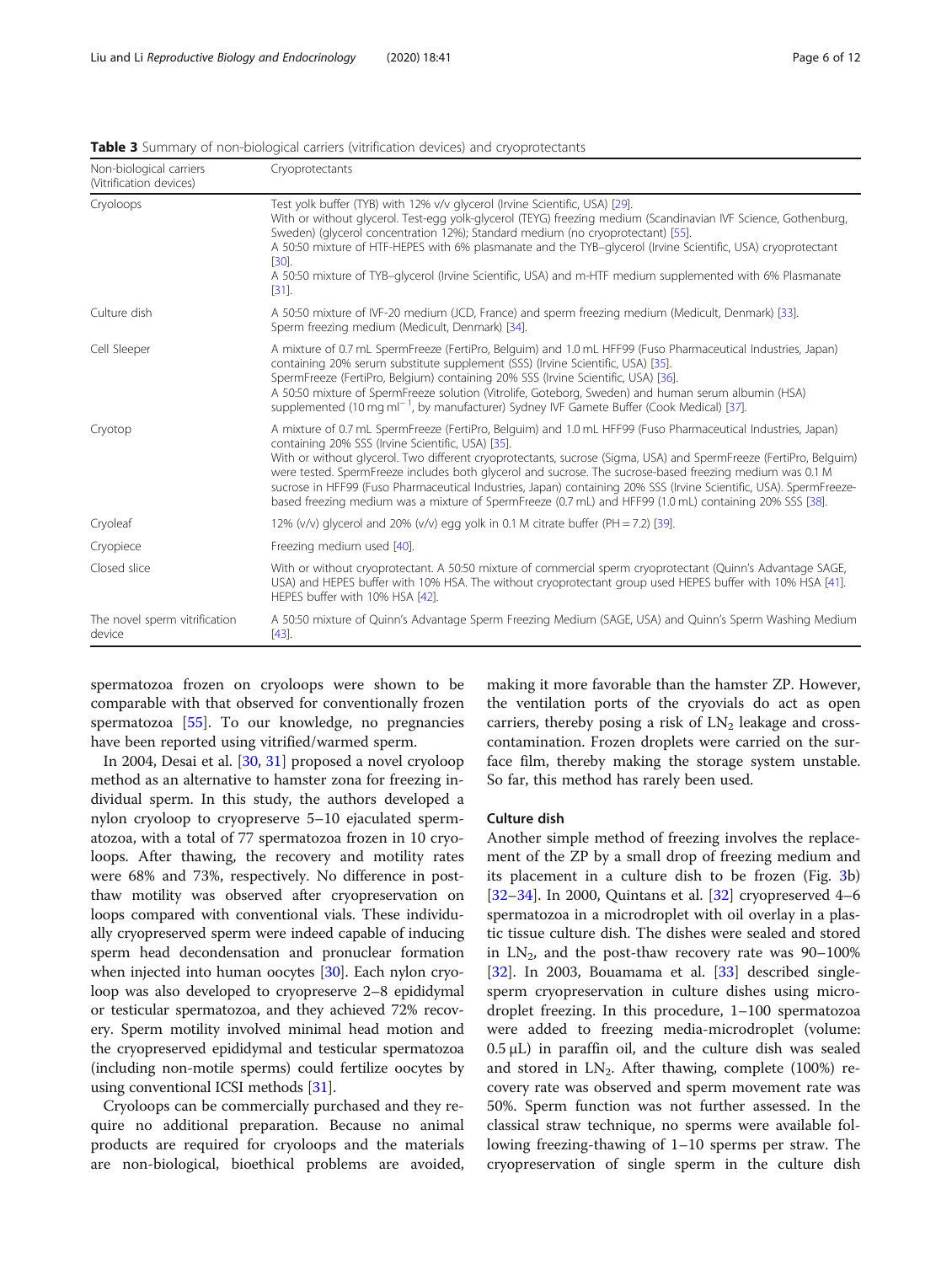<span id="page-6-0"></span>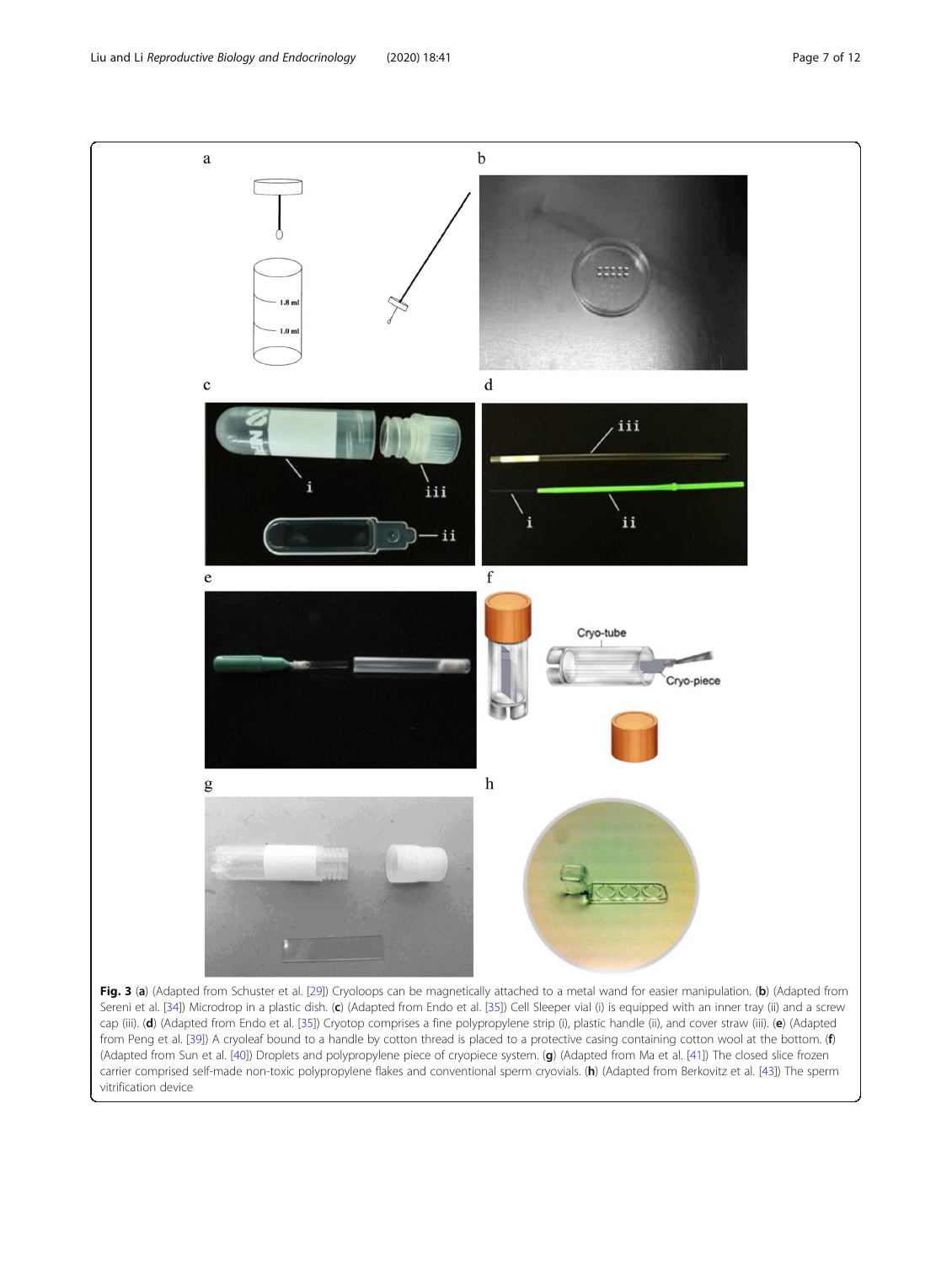achieved high recovery rates compared with the classical straw technique [\[33](#page-11-0)]. In 2008, Sereni et al. [\[34\]](#page-11-0) used a similar technique to freeze individual testicular spermatozoa. The total number of frozen spermatozoa was 431 (2–300 spermatozoa/sample) across six patient samples. Cryoprotectant was added to the culture dish. Before freezing, the sperm motility rate was 3.5%, and after thawing, 67% of motile sperm retained their motility. The sperm recovery rate was 100%. A total of 51 oocytes were treated across the six study samples, and in two out of six cases, motile spermatozoa were injected. The fertilization rate was 18% [[34\]](#page-11-0).

This method is simple and easy to control, but polystyrene culture dishes with microdroplets are problematic because their size and shape make them more difficult to store for a long term in liquid nitrogen and they cannot be sealed to create a closed system. Therefore, the risk of potential cross-contamination may increase. To date, the clinical application of the cryopreservation of individual sperm in the culture dish remains limited.

#### Cell sleeper

There remains no consensus regarding the ideal carrier for the cryopreservation of individual or small quantities of spermatozoa for clinical purposes [\[15\]](#page-10-0). In 2012, Endo et al. [[35](#page-11-0), [36](#page-11-0)] cryopreserved small numbers of spermatozoa using the Cell Sleeper, which is a closed system. The Cell Sleeper is a vial-based cell-cryopreservation container equipped with an inner tray (Fig. [3c](#page-6-0)). Individual sperm were added to a droplet  $(3.5 \mu L)$  on the tray. The tray was put into a vial and sealed with a screw cap. The vial was placed in  $LN<sub>2</sub>$ vapor (− 120 °C) before exposure to sterilized LN<sub>2</sub>. The authors applied this technique clinically in one NOA patient, resulting in the birth of a healthy boy. In addition, 12 spermatozoa from testis were vitrified. After thawing, 10 were successfully retrieved and injected individually into six mature oocytes, and the fertilization rate was 83% [\[35\]](#page-11-0). The effect of different vitrification volumes (0.5, 1.0, and 3.5 μL) on individually vitrified spermatozoa was measured using the Cell Sleeper. The Cell Sleeper was placed 0.5 cm above the  $LN_2$  vapor for 2.5 min before exposure to sterilized  $LN<sub>2</sub>$ . After thawing, all spermatozoa were recovered and DNA integrity was maintained. The viable sperm rate was significantly higher when spermatozoa were frozen in a 3.5 μL droplet rather than in  $0.5$  μL ( $P < 0.01$ ). Frozen sperm were comparable with fresh sperm in terms of apoptotic DNA fragmentation [[36](#page-11-0)]. In 2016, Coetzee et al. [\[37](#page-11-0)] used Cell Sleepers to cryopreserve the testicular sperm. Five to twenty-seven spermatozoa were added to a 2 μL droplet of cryopreservation solution on the tray. The Cell Sleeper was placed 4–5 cm (-115 °C– -130 °C) above the  $LN_2$  vapor for 2 min and then plunged into the  $LN_2$ . A total of 304 spermatozoa were frozen in 20 Cell Sleepers, and of these, 265 were warmed. The sperm recovery rate was 94%, and the motility rate was 56%. Recovered thawed spermatozoa were injected into 179 mature oocytes, and the fertilization rate was 66% [\[37](#page-11-0)]. Cryopreserved immotile testicular spermatozoa can be used to inject oocytes, thereby resulting in normal fertilization [[60](#page-11-0)]. Therefore, the Cell Sleeper method is fast, easy, and simple to complete. However, one drawback is the time taken to search for the sperm after thawing, which takes approximately 30 min (this period is relatively longer than that in other procedures). In addition, microsurgery requires constant lifting and lowering of the ICSI needles, thereby leading to a higher risk of needle breakage.

#### Cryotop

Cryotop is a mature commercialized carrier. Cryotop, comprising fine polypropylene strips, a plastic handle, and a cover straw, has been intensely studied as a method to freeze single sperm in microdroplets (Fig. [3d](#page-6-0)). In previous studies, small numbers of spermatozoa were frozen using various types of containers. However, the lack of proper technology remains a drawback [\[15](#page-10-0)]. Cryotop acts as a vitrification container for both embryos and oocytes, and this system achieved 99% post-thawing survival rates [[61](#page-11-0)]. Cryotop methods are also suitable for the cryopreservation of small numbers of sperm. Endo et al. [[35](#page-11-0), [36](#page-11-0), [38](#page-11-0)] developed a simple novel vitrification technique for a single spermatozoon with the use of Cryotop at room temperature. Individual sperm were transferred to a droplet of freezing medium  $(1 \mu L)$  on the Cryotop strip, and the strip was immediately placed at approximately 4 cm above the surface of the LN<sub>2</sub> for 2 min (− 120 °C), then directly exposed to sterilized  $LN_2$ . Resuscitation was performed at 37 °C. One hundred spermatozoa frozen using Cryotop or empty ZP as containers had comparable rates of sperm recovery and motility after thawing. Two different cryoprotectants, SpermFreeze and sucrose, were tested, and similar rates of recovery after thawing were observed; however, the motility rate was significantly lower when sperm was frozen in SpermFreeze compared with sucrose. Sperm from ejaculates and testis were frozen using Cryotop, and the recovery and motility rates after thawing were 93% and 40%, respectively [[38](#page-11-0)]. The authors applied this technique clinically in two patients with severe oligozoospermia or nonobstructive azoospermia (NOA). Eighty-one spermatozoa from testis in 8 containers (10.1 sperm per container) were vitrified, and 10 of these were warmed. All were successfully retrieved and injected individually into four mature oocytes. The fertilization rate was 75% [\[35\]](#page-11-0). This shows that the Cryotop method can effectively cryopreserve testicular sperm collected by micro-TESE. In another study, spermatozoa from ejaculates were cryopreserved in the Cryotop and the Cell Sleeper. After thawing, sperm recovery rate was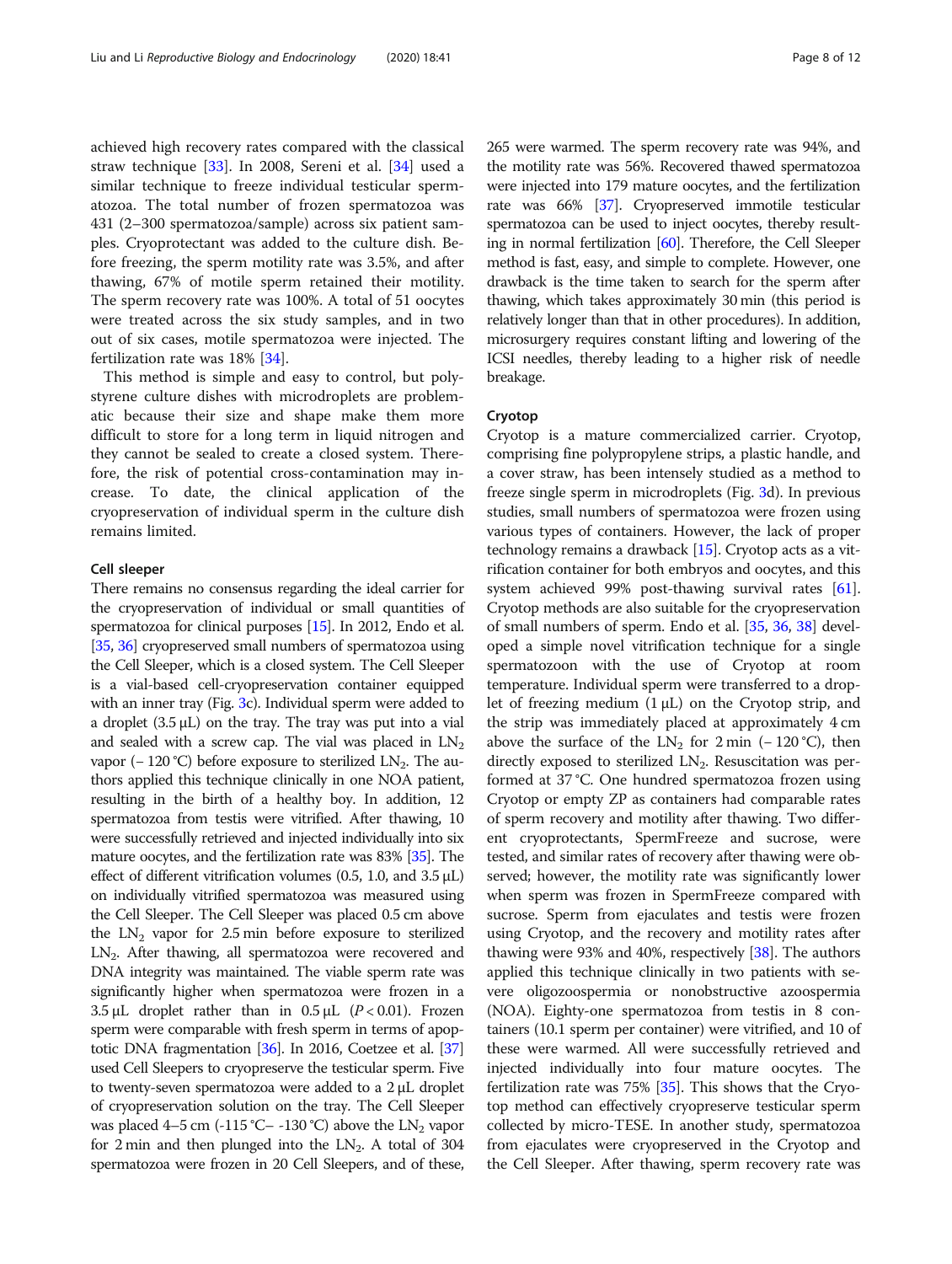relatively high  $(\geq 96\%)$  in both container groups. Motility and viability of spermatozoa were similar between the two containers [[36](#page-11-0)]. In 2015, Chen et al. [\[62\]](#page-11-0) vitrified ten human spermatozoa without CPAs in 0.5 μL of freezing medium on a Cryotop strip. Both sperm recovery and motility between the sperm cryopreserved without CPAs and/or sucrose showed no significant differences. Thawed sperms without CPAs displayed higher viability and lower chromatin or DNA damage compared with samples cryopreserved with sucrose.

Cryotop is a non-biological material and does not pose any ethical issues. This technique is particularly valuable to patients with severe azoospermia and oligoazoospermia. Cryotops are now employed in ≥40 countries, and their use is documented in ≥100,000 clinical cases of oocyte and embryo cryopreservation (personal communication from Kitazato Biophrma) [\[38](#page-11-0)]. Healthy babies have been born with the aid of the Cryotop method.

Currently, the Cryotop vector is mainly used for freezing embryos and for freezing rare spermatozoa. In recent years, to the best of our knowledge, some new carriers, including cryoleaf, cryopiece, and closed slice, have been designed on the basis of the Cryotop method in China.

### Cryoleaf

In 2011, one study [[39\]](#page-11-0) demonstrated a novel method for freezing and recovery of individual or small numbers of spermatozoa. Small numbers of sperms were cryopreserved on a self-designed cryoleaf under high humidity conditions cryoprotectant that prevents evaporation (Fig. [3e](#page-6-0)). Individual spermatozoa were transferred into a droplet  $(0.2 \mu L)$  comprising 0.1  $\mu L$  seminal plasma and 0.1 μL cryoprotectant. The cryoleaf was subsequently sheathed with a casing and then slowly lowered (20 cm in 30 s) to 1 cm over LN2 surface, exposed to the vapor for 2 min, and then plunged into the  $LN<sub>2</sub>$ . In this method, sperm obtained through percutaneous epididymal punctures had a motility recovery of 93% after freezing and rewarming; ejaculated sperm had a motility recovery of 62%. Following ICSI injection, no differences in the rates of fertilization were observed between fresh and frozen-thawed spermatozoa and the cleavage rates were almost similar [\[39](#page-11-0)]. Therefore, the cryoleaf method can effectively and conveniently cryopreserve individual sperms. However, skilled operators are required, and the freezing process must be rapid to prevent evaporation of the droplets. The technical requirements of this technique limit its widespread use in clinical practice. No successful pregnancy has been reported using this technique.

The cryoleaf vector have limited clinical use owing to their shortcomings, and the cryoleaf vector was consequently replaced by the cryopiece vector in 2016.

# Cryopiece

In previous studies [[37,](#page-11-0) [38\]](#page-11-0), the Cryotop and cryoleaf were developed to store the spermatozoa obtained from patients with severe oligozoospermia. Considering the potential risk of cross-contamination in  $LN<sub>2</sub>$  and possible fertilization failure, a novel high-efficiency storage device and system, cryopiece technology, were developed to cryopreserve individual sperm or small sperm numbers. The cryopiece carrier (Fig. [3](#page-6-0)f) has been commercialized in China. Using this method, Sun et al. [[40](#page-11-0)] from the Shanghai First People's Hospital reported the birth of the first single-sperm cryotube baby in China in 2016. They applied this technique clinically in four patients with severe oligozoospermia or NOA. Spermatozoa with normal morphologies and higher motility were added to droplets on the cryopiece. The freezing tubes were placed into  $LN_2$  vapor for 15 min and subsequently plunged in  $LN_2$ . After thawing, 83% of the spermatozoa completely recovered with movement rate of 48%. Following ICSI, fertilization rate was 73%, and 19 (86%) zygote cleavage events were observed. Four healthy ba-bies were born at term [\[40\]](#page-11-0).

#### Closed slice

The microdrop single-sperm freezing method has been effectively employed in clinical practice. In 2015, Ma et al. [[41](#page-11-0)] employed the closed slice method to rapidly freeze individual sperms in 2015. The frozen carrier comprised self-made non-toxic polypropylene flakes and conventional sperm cryovials (Fig. [3](#page-6-0)g). The effects of different vitrification volumes (0.5, 1.0, and  $3.5 \mu L$ ) on individually vitrified spermatozoa were compared using the closed slice method. Ten forward-moving spermatozoa were placed into droplets at 1 cm from the surface of the  $LN<sub>2</sub>$ for 2 min, followed by  $LN_2$  plunging. After thawing, no significant differences were observed in the sperm recovery rate, motility rate, or viability rate among the three groups. Compared with techniques using frozen protective agents and those lacking cryoprotectants, the sperm recovery rate, activity rate, and survival rate were not statistically different. Closed slice vitrification methods could effectively freeze the testicular sperm in patients with obstructive azoospermia, and these methods showed a high sperm recovery and survival rate after thawing (92% and 66%). The frozen and fresh groups had comparable cleavage and fertilization rates [\[42\]](#page-11-0).

#### The novel sperm vitrification device (SpermVD)

The novel SpermVD represents an efficient carrier to freeze small numbers of spermatozoa, which optimizes fertility preservation (Fig. [3h](#page-6-0)). The SpermVD is similar to cryopiece. Sperm can be transferred to 0.8–1 μL microdroplets on the SpermVD, and 3.6 mL cryovials containing the SpermVD can be submerged into  $LN_2$ .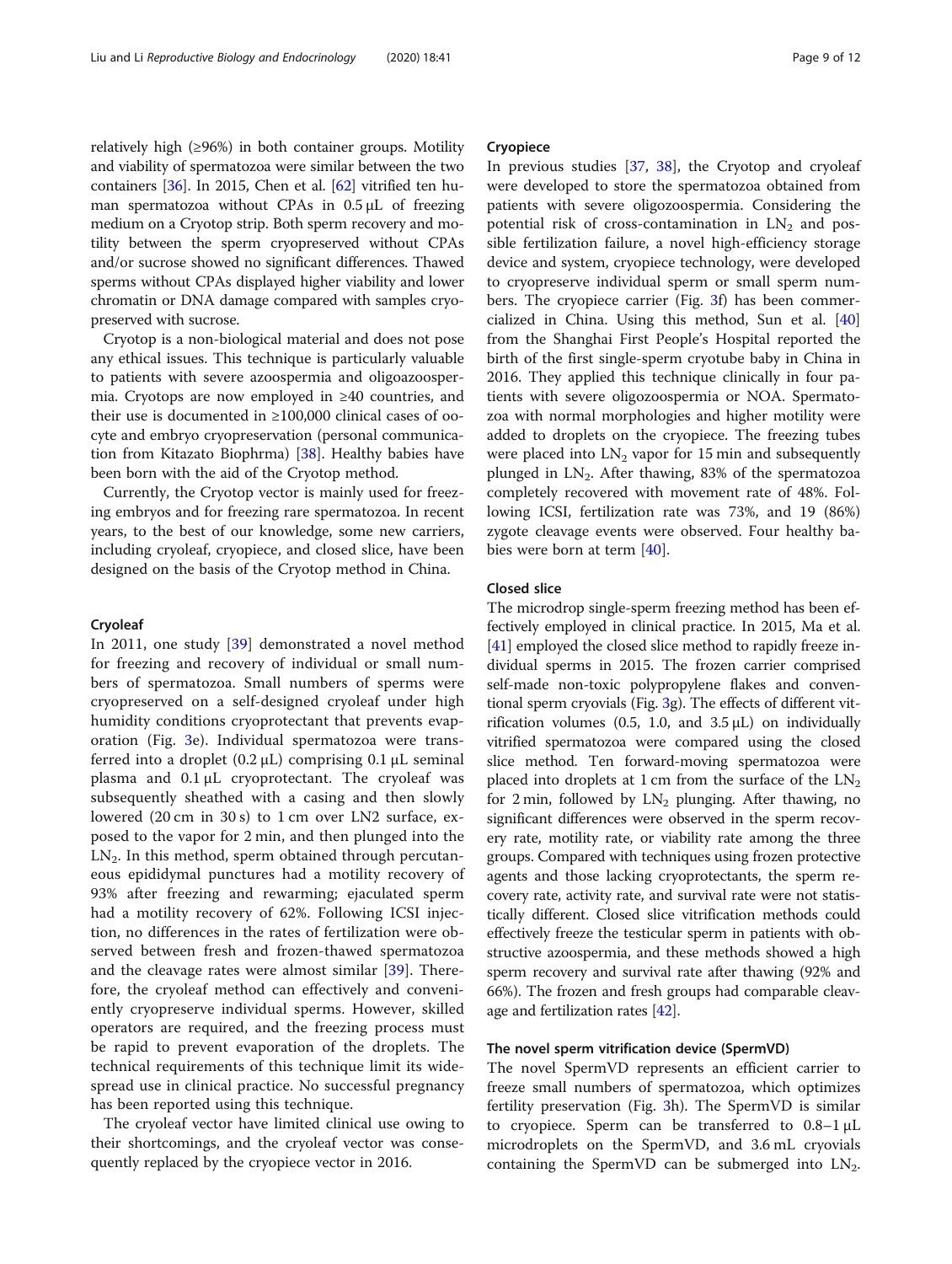The time to search for spermatozoa after thawing was shortened from hours to minutes, and the sperm recovery rate reached 96%. The motility rate was 33%. The sperm were successfully used for fertilization. The fertilization and pregnancy rates were reported to be 59% and 55%, respectively. The delivery rate was 32%, and the miscarriage rate was 29% [\[43\]](#page-11-0). The cryopreservation of motile sperm using the novel SpermVD vector yielded improved clinical outcomes but immotile sperm were not preserved using this device, thereby limiting the knowledge regarding the efficacy of the SpermVD for immotile sperm from this source.

#### Conclusions

In the last few decades, several studies have suggested a declining trend of human semen quality [[63](#page-11-0)–[67\]](#page-11-0). Some genetic and pathological factors are known [[6\]](#page-10-0), but the exact cause remains unclear. Environmental and/or occupational factors along with lifestyle practices could contribute to the deterioration of semen quality [[68](#page-11-0)–[71](#page-11-0)]. Lifestyle factors include cigarette smoking, alcohol intake, diet, obesity, use of illicit drugs, advanced paternal age, psychological stress, and caffeine intake. Individuals are exposed to each risk factor for varying durations and degrees of severity [\[72](#page-11-0)]. Awareness and recognition of the possible impact of risk factors present in daily life is crucial. In special situations, cryopreservation of sperm is also a way to avoid risks. Perfecting freezing technology will ensure better freezing effects with different qualities of semen. For example, patients with severe oligozoospermia and nonobstructive azoospermia have very limited numbers of viable sperm. Conventional cryopreservation techniques are inadequate for preserving individually selected sperm, but single-sperm freezing technology gives hope to these patients.

Since the inception of single-sperm freezing, studies on carriers and freezing methods have improved the recovery and activity rates of sperms after cryopreservation. From the use of the initial empty ZP biocarriers to the current non-biological carriers, different types of carriers have been designed for freezing small numbers of spermatozoa under different laboratory conditions. Although sperm using a single sperm freezing method by assisted reproductive technology can result in a healthy baby, to date, an ideal container that can be universally used is yet to be developed. Each cryopreservation method has its own advantages and disadvantages. As a non-biological carrier, the empty capsule freezes single sperm, promotes high sperm recovery, and high sperm movement rates. Moreover, the time to search for the recovered sperm is short. However, owing to the complexity of vector production and the lack of methods to effectively preserve the carrier, the development of the non-biological carriers is slow. Further, single-sperm

microdroplet freezing methods were developed, with frozen carriers composed of polystyrene and polypropylene representing safe and simple manufacturing procedures that reduce experimental costs. In these methods, the micromanipulation process is convenient and sperm recovery rates, movement rates, and fertilization rates are high. However, this technique has not been widely used because skilled operators are required to prevent the evaporation of the droplets in clinical settings, the recovery process and the time to search for sperm are prolonged, and there is paucity of clinical data on its effectiveness. Current evidence fails to completely support the benefit of one technology over another. Every frozen sperm sample is at a risk of being contaminated. This contamination could be caused by the sample itself carrying viruses and bacteria, the non-sealed nature of the frozen carrier, and non-clean liquid nitrogen. Therefore, patients who store sperm need to be screened for the presence of HIV, hepatitis B and C, syphilis, and bacterial infections. Furthermore, the materials of the infected cases should not be stored or they should be stored in separate storage tanks, reducing the risk of virus transmission. However, the risk of contamination cannot be completely eliminated because of the possibility that patients cannot be screened for a disease. If the patient is infected, each straw may contain many viral particles. Washing the spermatozoa by a buoyant density gradient and resuspending them in a suitable sterile medium can reduce the presence of the virus below detectable levels [\[73](#page-11-0)]. From a safety point of view, a sealed refrigerated carrier should be used to ensure that external contamination is avoided. The laboratory must have standard operating procedures for cleaning and maintaining liquid nitrogen containers to minimize the possi-bility of environmental pollution [[74](#page-11-0)]. Compared with ordinary sperm vitrification, single-sperm cryopreservation method uses ICSI needles to add sperm to a sterile cryoprotectant, which reduces the potential risk of virus contamination. However, due to the low rate of clinical use, there is no data on the sperm transmission contamination of the single-sperm cryopreservation method.

#### Future perspectives

Because individual sperm freezing is beneficial for patients with poor sperm quality and azoospermia, early sperm optimization is of particular importance. To date, the majority of methods use traditional density gradient centrifugation to optimize sperm yields. This highlights the large developmental potential of these procedures and the need to improve the methods of single-sperm freezing technology in the future.

An array of cryoprotectants has been described. The major component of these protectants is glycerin, which reduces freezing damage and improves sperm quality.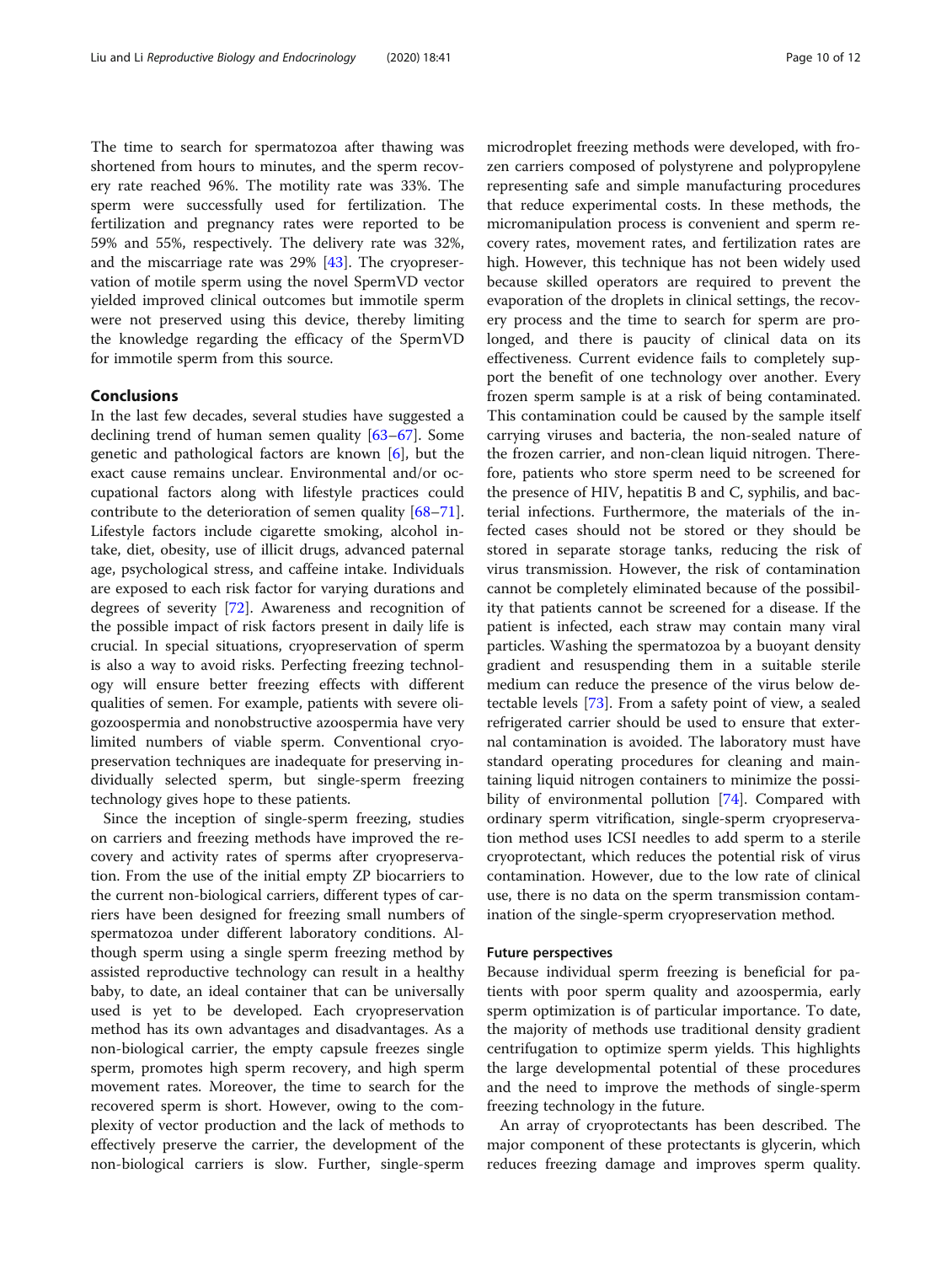<span id="page-10-0"></span>To date, however, there have been limited improvements in the use of cryoprotectants. During single-sperm droplet freezing, no cryoprotectant has achieved optimal freezing results, mainly owing to the freezing procedure and droplet volume. In-depth studies are required to establish clear reference standards.

In future research, well-designed clinical trials are required for assessing the feasibility and efficiency of various spermatozoa freezing methodologies. The goal is to provide health clinics with high-quality sperm for assisted reproduction. Further developments in this area can reduce the fertility treatment cycle, thereby improving both fertilization and pregnancy rates.

#### Abbreviations

CPA: Cryoprotective agent; HA: Hyaluronan; ICSI: Intracytoplasmic sperm injection; LN<sub>2</sub>: Liquid nitrogen; NOA: Nonobstructive azoospermia; TESE: Testicular sperm extraction; VD: Vitrification device; ZP: Zona pellucida

#### Acknowledgements

Not applicable.

#### Authors' contributions

SL and FL conceived the idea. SL was involved in literature collection. Two authors independently and critically reviewed the selected manuscripts. SL contributed to the first draft, which was then expanded and improved by two authors. The two authors reviewed and approved the completed manuscript.

#### Funding

No funding was requested for this review.

#### Availability of data and materials

Literature research results are available from the authors upon reasonable request.

#### Ethics approval and consent to participate

Not applicable.

#### Consent for publication

Not applicable.

#### Competing interests

The authors declare that they have no competing interests.

#### Received: 3 March 2020 Accepted: 29 April 2020 Published online: 12 May 2020

#### References

- 1. Checa Vizcaíno MA, González-Comadran M, Jacquemin B. Outdoor air pollution and human infertility: a systematic review. Fertil Steril. 2016;106: 897–904.
- 2. Bártolo A, Reis S, Monteiro S, Leite R, Montenegro N. Psychological adjustment of infertile men undergoing fertility treatments: an association with sperm parameters. Arch Psychiat Nurs. 2016;30:521–6.
- Jackson RE, Bormann CL, Hassun PA, Rocha AM, Motta EL, Serafini PC, et al. Effects of semen storage and separation techniques on sperm DNA fragmentation. Fertil Steril. 2010;94:2626–30.
- 4. Tschudin S, Bitzer J. Psychological aspects of fertility preservation in men and women affected by cancer and other life-threatening diseases. Hum Reprod Update. 2009;15:587–97.
- Kenney LB, Antal Z, Ginsberg JP, Hoppe BS, Bober SL, Yu RN, et al. Improving male reproductive health after childhood, adolescent, and young adult Cancer: Progress and future directions for survivorship research. J Clin Oncol. 2018;36:2160–8.
- Krausz C. Male infertility: pathogenesis and clinical diagnosis. Best Pract Res Clin Endocrinol Metab. 2011;25:271–85.
- 7. Palermo G, Joris H, Devroey P, Van Steirteghem AC. Pregnancies after intracytoplasmic injection of single spermatozoon into an oocyte. Lancet. 1992;340:17–8.
- 8. Sherman JK. Synopsis of the use of frozen human semen since 1964:state of the art of human semen banking. Fertil Steril. 1973;24:397–412.
- 9. Hewitson L, Martinovich C, Simerly C, Takahashi D, Schatten G. Rhesus offspring produced by intracytoplasmic injection of testicular sperm and elongated spermatids. Fertil Steril. 2002;77:794–801.
- 10. Park YS, Lee SH, Song SJ, Jun JH, Koong MK, Seo JT. Influence of motility on the outcome of in vitro fertilization/intracytoplasmic sperm injection with fresh vs. frozen testicular sperm from men with obstructive azoospermia. Fertil Steril. 2003;80:526–30.
- 11. Miller N, Biron-Shental T, Pasternak Y, Belenky MM, Shefi S, Itsykson P, et al. Fertility outcomes after extended searches for ejaculated spermatozoa in men with virtual azoospermia. Fertil Steril. 2017;107:1305–11.
- 12. Schlegel PN, Su LM. Physiological consequences of testicular sperm extraction. Hum Reprod. 1997;12:1688–92.
- 13. Andersson AM, Jørgensen N, Frydelund-Larsen L, Rajpert-De Meyts E, Skakkebaek NE. Impaired Leydig cell function in infertile men: a study of 357 idiopathic infertile men and 318 proven fertile controls. J Clin Endocrinol Metab. 2004;89:3161–7.
- 14. Nawroth F, Isachenko V, Dessole S, Rahimi G, Farina M, Vargiu N, et al. Vitrification of human spermatozoa without cryoprotectants. Cryo Lett. 2002;23:93–102.
- 15. AbdelHafez FA, Bedaiwy M, El-Nashar SA, Sabanegh E, Desai N. Techniques for cryopreservation of individual or small numbers of human spermatozoa: a systematic review. Hum Reprod Update. 2009;15:153–64.
- 16. Cohen J, Garrisi GJ, Congedo-Ferrara TA, Kieck KA, Schimmel TW, Scott RT. Cryopreservation of single human spermatozoa. Hum Reprod. 1997;12:994– 1001.
- 17. Walmsley R, Cohen J, Ferrara-Congedo T, Reing A, Garrisi J. The first births and ongoing pregnancies associated with sperm cryopreservation within evacuated egg zonae. Hum Reprod. 1998;13(Suppl. 4):61–70.
- 18. Montag M, Rink K, Dieckmann U, Delacrétaz G, van der Ven H. Laser-assisted cryopreservation of single human spermatozoa in cell-free zona pellucida. Andrologia. 1999;31:49–53.
- 19. Borini A, Sereni E, Bonu C, Flamigni C. Freezing a few testicular spermatozoa retrieved by TESA. Mol Cell Endocrinol. 2000;169:27–32.
- 20. Hsieh Y, Tsai H, Chang C, Lo H. Cryopreservation of human spermatozoa within human or mouse empty zona pellucidae. Fertil Steril. 2000;73:694–8.
- 21. Liu J, Zheng XZ, Baramki TA, Compton G, Yazigi RA, Katz E. Cryopreservation of a small number of fresh human testicular spermatozoa and testicular spermatozoa cultured in vitro for 3 days in an empty zona pellucida. J Androl. 2000;21:409–13.
- 22. Fusi F, Calzi F, Rabellotti E, Papaleo E, Gonfiantini C, Bonzi V, et al. Fertilizing capability of frozen-thawed spermatozoa recovered from microsurgical epididymal sperm aspiration and cryopreserved in oocyte-free human zona pellucida. Hum Reprod. 2001;16:117.
- 23. Levi-Setti PE, Albani E, Negri L, Cesana A, Novara P, Bianchi S. Cryopreservation of a small number of spermatozoa in yolk-filled human zonae pellucidae. Arch Ital Urol Androl. 2003;75:195–8.
- 24. Just A, Gruber I, Wöber M, Lahodny J, Obruca A, Strohmer H. Novel method for the cryopreservation of testicular sperm and ejaculated spermatozoa from patients with severe oligospermia: a pilot study. Fertil Steril. 2004;82:445–7.
- 25. Herrler A, Eisner S, Bach V, Weissenborn U, Beier HM. Cryopreservation of spermatozoa in alginic acid capsules. Fertil Steril. 2006;85:208–13.
- 26. Isaev DA, Zaletov SY, Zaeva VV, Zakharova EE, Shafei RA, Krivokharchenko IS. Artificial microcontainers for cryopreservation of solitary spermatozoa. Hum Reprod. 2007;22:i154.
- 27. Araki Y, Yao T, Asayama Y, Matsuhisa A, Araki Y. Single human sperm cryopreservation method using hollow-core agarose capsules. Fertil Steril. 2015;104:1004–9.
- 28. Tomita K, Sakai S, Khanmohammadi M, Yamochi T, Hashimoto S, Anzai M, et al. Cryopreservation of a small number of human sperm using enzymatically fabricated, hollow hyaluronan microcapsules handled by conventional ICSI procedures. J Assist Reprod Genet. 2016;33:501–11.
- 29. Schuster TG, Keller LM, Dunn RL, Ohl DA, Smith GD. Ultra-rapid freezing of very low numbers of sperm using cryoloops. Hum Reprod. 2003;18:788–95.
- 30. Desai NN, Blackmon H, Goldfarb J. Single sperm cryopreservation on cryoloops: an alternative to hamster zona for freezing individual spermatozoa. Reprod BioMed Online. 2004;9:47–53.